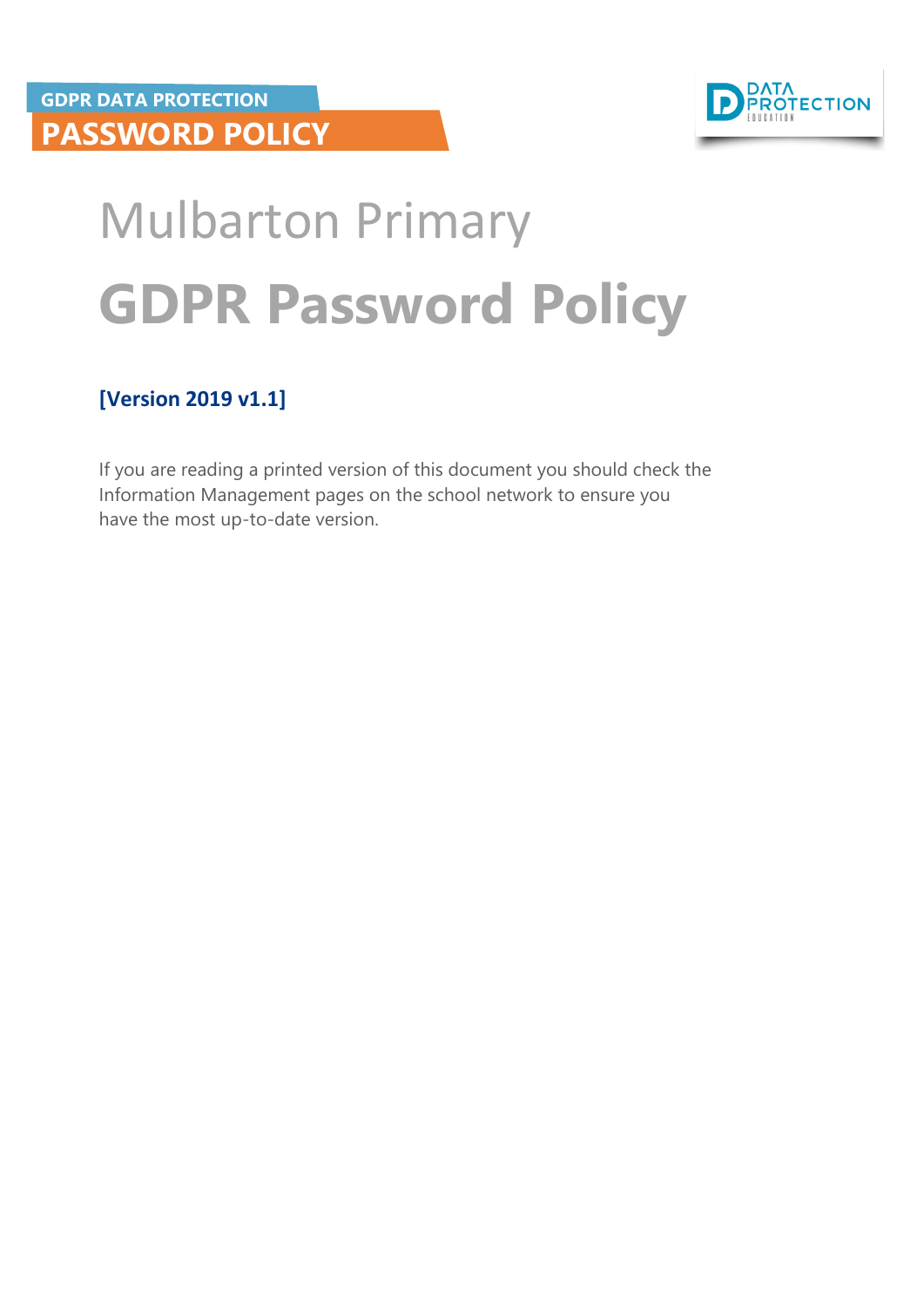

#### *Document version control*

| <b>Version</b> | Author     | Date      | Approved by  | <b>Effective from</b> |
|----------------|------------|-----------|--------------|-----------------------|
| 1.0 model      | $DPE - JK$ | 17/6/2018 | TK (inc QA). |                       |
| 1.1            | DPE - JW   | 11/6/2019 |              |                       |
|                |            |           |              |                       |
|                |            |           |              |                       |
|                |            |           |              |                       |
|                |            |           |              |                       |
|                |            |           |              |                       |
|                |            |           |              |                       |

#### *School sign off 06.05.2020*

| <b>Name</b>   | <b>Title</b>         | Date       |
|---------------|----------------------|------------|
| Bev Theobald  | Data Protection Lead | 06.05.2020 |
| Dan Warncken  | Network Manager      | 06.05.2020 |
| Nicola Wright | Computing Lead       | 06.05.2020 |
| Kevin Holland | E-safety Governor    | 06.05.2020 |
|               |                      |            |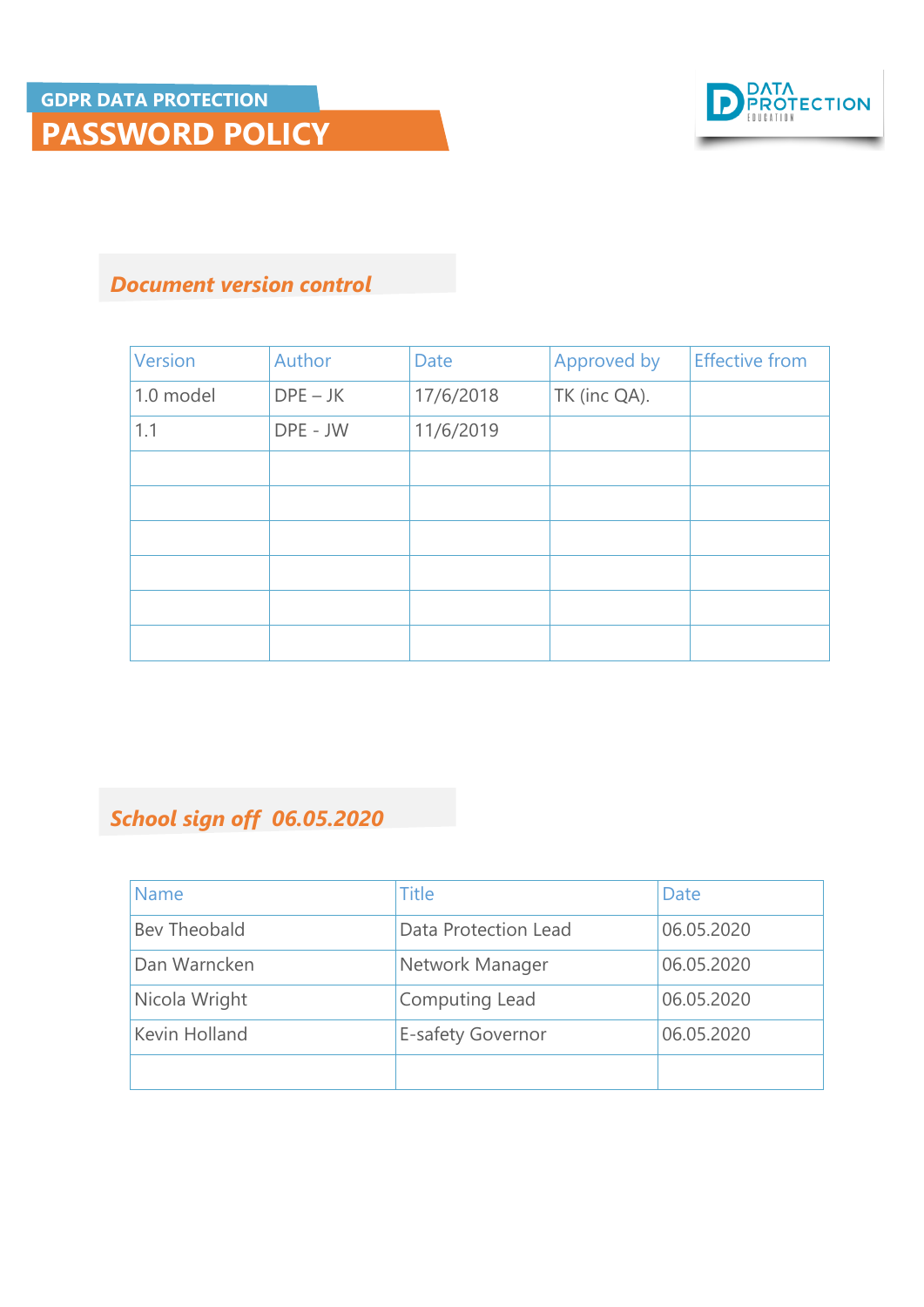

#### **Contents**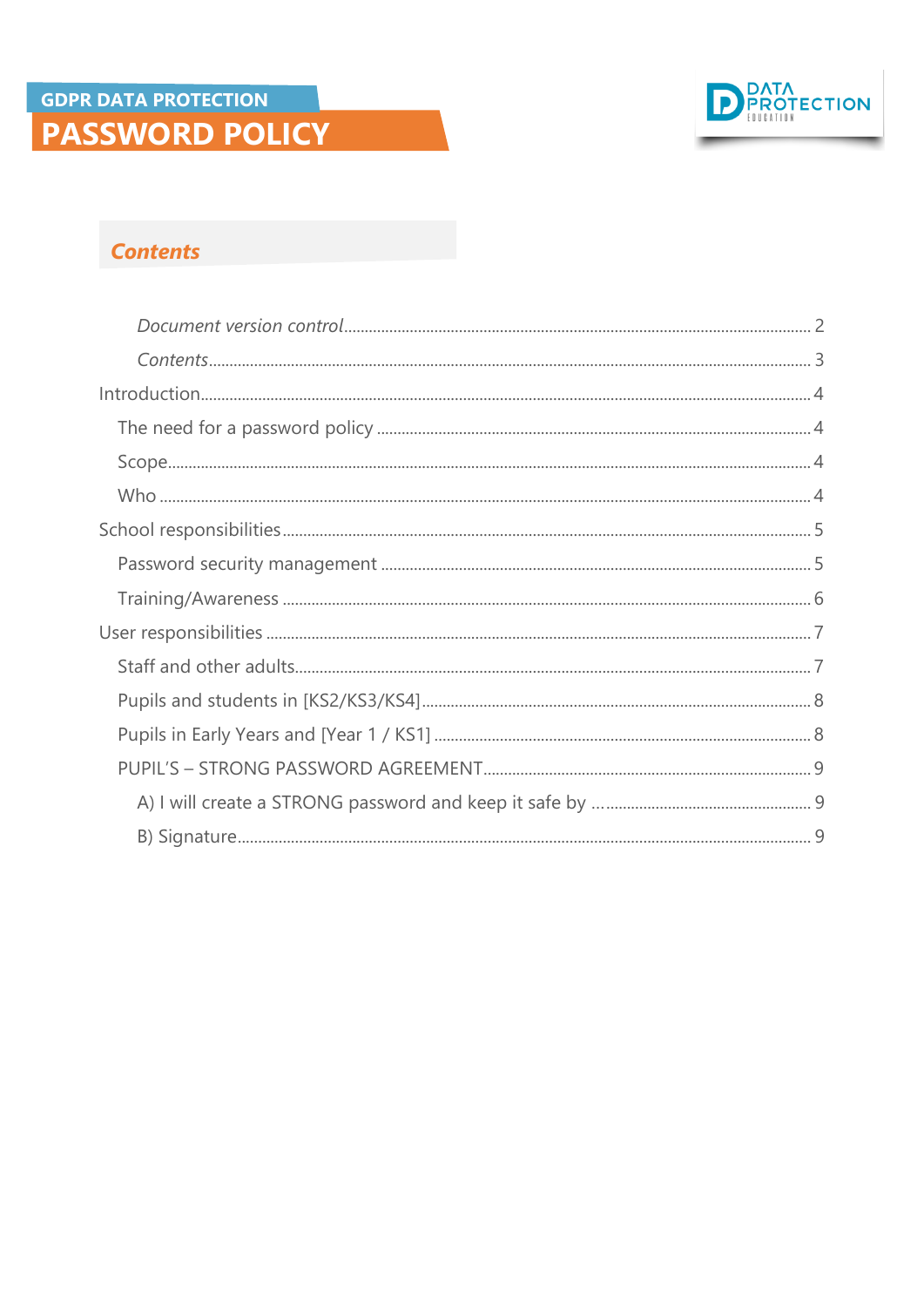

## <span id="page-3-0"></span>**Introduction**

## <span id="page-3-1"></span>**The need for a password policy**

The purpose of a password is to prevent unauthorised individuals from accessing school data, devices or resources.

Under the GDPR and the Data Protection Act 2018, Mulbarton primary has an obligation to implement technological and organisational measures to show we have considered and integrated data protection into our data processing activities.

"Measures should ensure an appropriate level of security, including confidentiality, taking into account the state of the art and the costs of implementation in relation to the risks and the nature of the personal data to be protected."

**Passwords can be considered one of the appropriate safeguards to ensure the security of accounts and the confidentiality of sensitive information, provided an appropriate password policy is in place.**

#### <span id="page-3-2"></span>**Scope**

A safe and secure username / password system is essential and will apply to all school technical systems, including:

Networks, devices, email and all internet based programmes.

## <span id="page-3-3"></span>**Who**

This policy is applicable for all technical system 'users' e.g. staff (including managers, contractors, volunteers) pupils and governors.

 All individuals, including pupils from KS2 and upwards, that have password accounts to access sites, systems or email on the school computer systems and devices must adhere to the password policies defined below to protect the security of the network/devices and to protect data confidentiality, integrity and accessibility.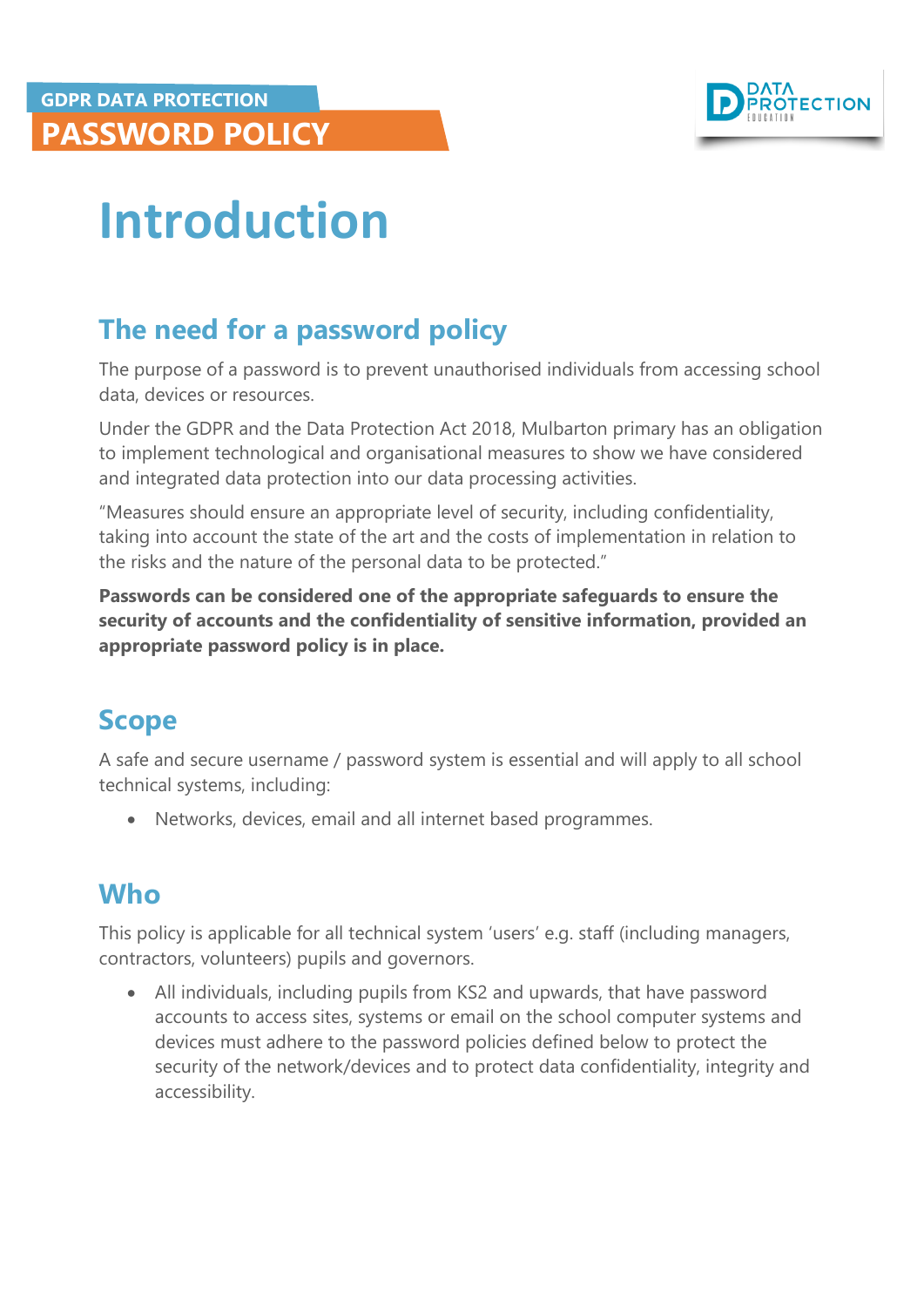

## <span id="page-4-0"></span>**School responsibilities**

The school will be responsible for ensuring that the school infrastructure/network is as safe and secure as reasonably possible and that:

- Users can only access data to which they have right of access;
- No user should be able to access another user's files without permission, unless part of a documented monitoring and review policy;
- Access to personal data is securely controlled in line with the school's privacy and personal data protection policy;
- The Headteacher or another nominated senior leader will know details for the school network/system administrator accounts and a copy is also stored in a secure area/safe.

### <span id="page-4-1"></span>**Password security management**

The management of the password security policy will be the responsibility of the Computing Lead and the Network Manager. This includes:

- Defining and recording/documenting the access rights available to groups of users;
- Allocating temporary passwords for new users which must be changed by users on first use;
- Setting up rules for what passwords the school systems will accept;
- Setting up security features so that accounts are 'locked' following six successive incorrect logon attempts;
- Providing a secure mechanism for resetting passwords if they have been forgotten or need to be changed for another reason;
- Ensuring that school staff cannot view other user passwords;
- Ensuring that passwords are never displayed on screen and that all stored passwords are encrypted to current industry standards and never stored as plain text or transferred digitally (unless encrypted);
- Implementing two factor authentication procedures using [e.g. a hardware token] when sensitive data is stored on laptops or other mobile devices;
- **Keeping the burden on staff to reset passwords etc to a minimum in order to make it easier to maintain strong passwords, in line with NCSC password guidance:**

[https://www.ncsc.gov.uk/guidance/password-guidance-simplifying-your](https://www.ncsc.gov.uk/guidance/password-guidance-simplifying-your-approach)[approach](https://www.ncsc.gov.uk/guidance/password-guidance-simplifying-your-approach)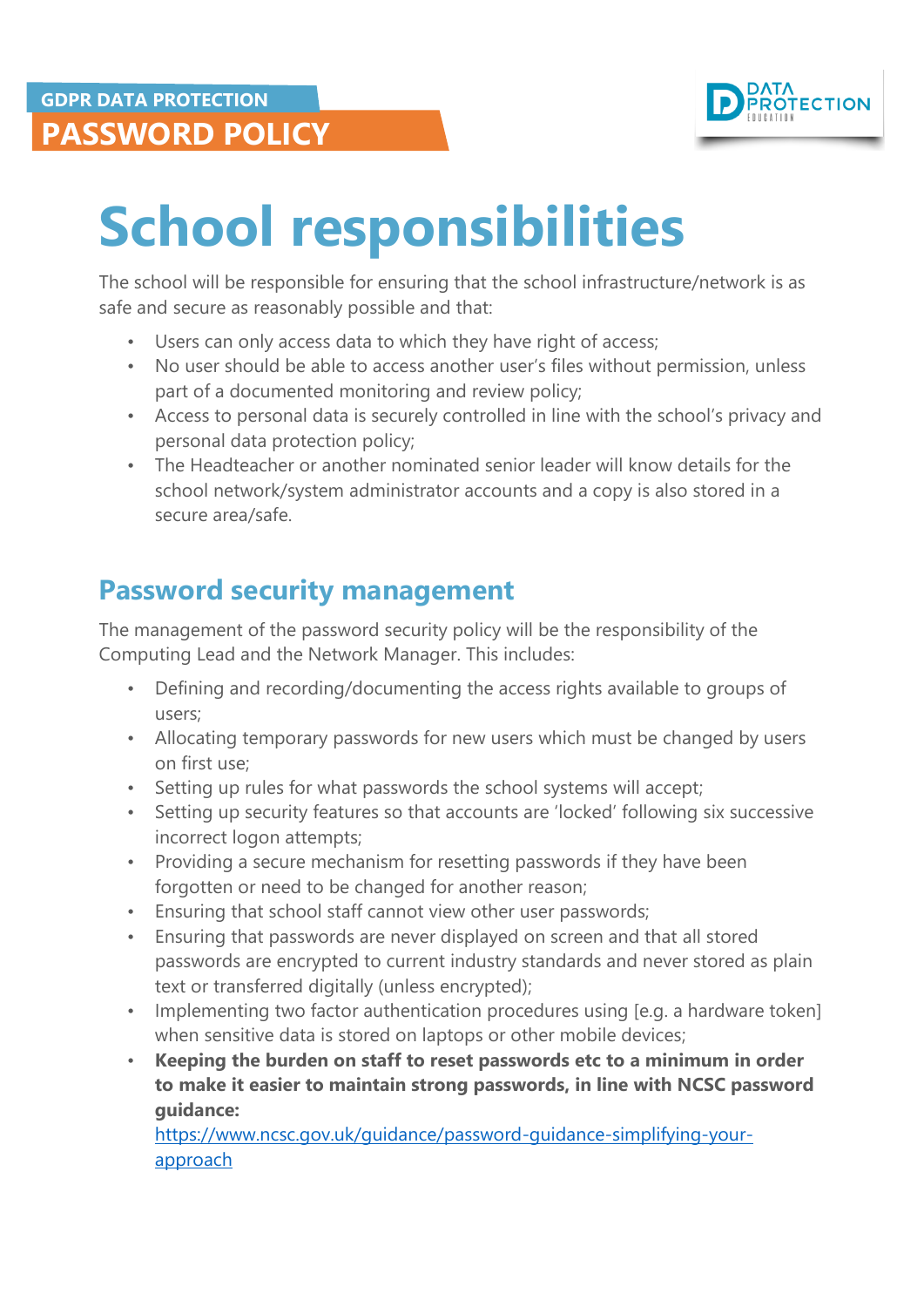

### <span id="page-5-0"></span>**Training/Awareness**

Members of staff and other adults will be made aware of the school's password policy and best practices:

- At their induction;
- Through general cyber security training e.g. GDPR Data Protection 101 elearning;
- Through this and other relevant school policy documents;
- Through posters and annual reinforcement activities/resources.

Pupils and students will be made aware of the school's password policy:

- In ICT, PSHE or e-safety lessons;
- By using posters placed near computing equipment;
- In the school Acceptable Use Policy.

### **Audit / Monitoring / Reporting / Review**

The Network Manager will ensure that full records are kept of:

- User IDs and requests for password changes;
- User logons;
- Security incidents related to this policy.

In the event of a serious security incident, the police may request and will be allowed access to encrypted passwords where available.

These records will be reviewed by the Network Manager, Computing Lead and E-Safety Governor at regular intervals with a minimum of once a year. A review may also occur in response to changes in guidance or evidence gained from the logs.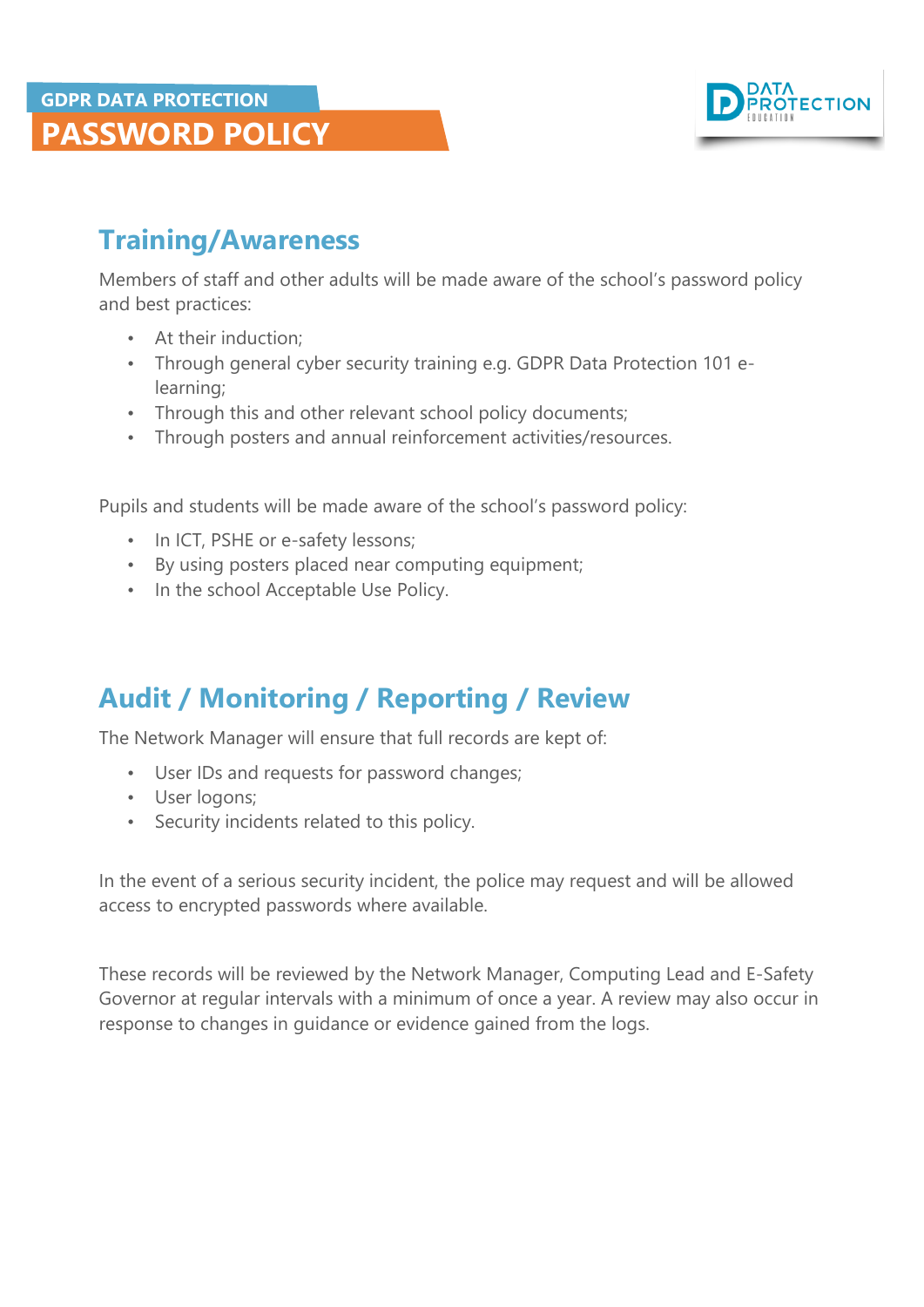

## <span id="page-6-0"></span>**User responsibilities**

## <span id="page-6-1"></span>**Staff and other adult account holders**

All staff (and other adult users) have responsibility for the security of their username and password.

All staff users will be provided with a username and a password by the Network Manager who will keep an up-to-date record of users and their usernames.

All new or reset passwords are temporary and must be changed when next logging into the account by creating a 'strong' password as follows:

- Aim for at least 10 characters long, maybe using 4-5 random words;
- Include upper and lower-case letters, a number, a special character;
- Must not contain proper names nor common 'weak' passwords such as password, 123456, qwerty etc, or any personal information that might be known by others.

Passwords should be different for different accounts, and **never** the same as those passwords used outside of school.

User accounts will be 'locked out' following six successive incorrect log-on attempts.

Users should never allow any other users to access the systems using your log on details and **immediately** report any suspicion or evidence that there has been a breach of security to the Computing Lead and network manager;

- Change passwords immediately if there are any concerns of a possible security incident;
- Change passwords every 12 months as defined by this policy;
- When using two-factor authentication, any hardware tokens must be stored separately from the laptop/device, especially when in transit, to avoid both being lost/stolen together.
- Never display passwords on screen or store in accessible/visible places;
- Use training/resources to refresh best practice guidance and risks from hackers such as:

[https://www.ncsc.gov.uk/guidance/password-guidance-simplifying-your](https://www.ncsc.gov.uk/guidance/password-guidance-simplifying-your-approach)[approach](https://www.ncsc.gov.uk/guidance/password-guidance-simplifying-your-approach)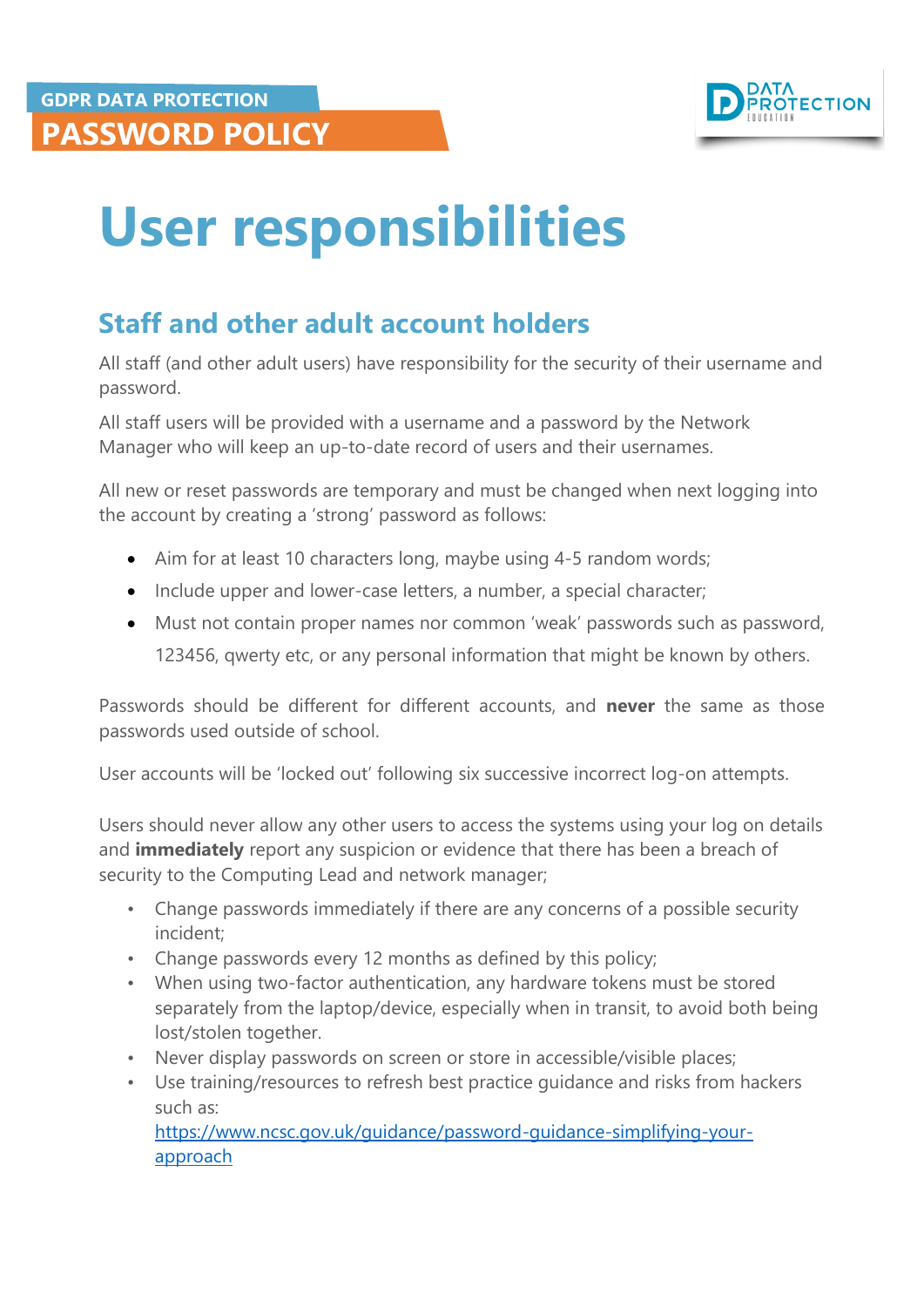

## <span id="page-7-0"></span>**Pupils and students in KS 2**

- You will be provided with a username and password;
- You have responsibility for the security of your own username and password;
- You will be required to change your password, for example: when you first login or if there are any concerns;
- You will also be required to change your password at set intervals for example: once a year;
- You need to be aware that a weak password can easily be guessed by criminals/hackers, so you need to use a strong password;
- To make your password strong:
	- o Include 10 or more characters, or maybe 4-5 random words;
	- o Use a mix of letters, capital letters, numbers and other keyboard characters such as: ! #  $\frac{6}{5}$  % & \* + - / = ? ^ \_ `{|} ~
	- o Do **not** use common words, names of people, pets, places, film characters or favourite hobbies;
	- o But make something up that you will be able to remember!
- You must **not** allow anyone else to use your log on details and password;
- Contact a member of staff if you need to request a new password (password reset) or if you think your password is being used by anyone else.

### <span id="page-7-1"></span>**Pupils in Early Years and KS1**

For pupils up to year 3 class logins will be used.

This type of use by pupils will always be supervised and monitored by the relevant class teachers to ensure rules set out in this policy or the Acceptable Use Policy are not infringed.

Members of staff should never use a class log on for their own network access.